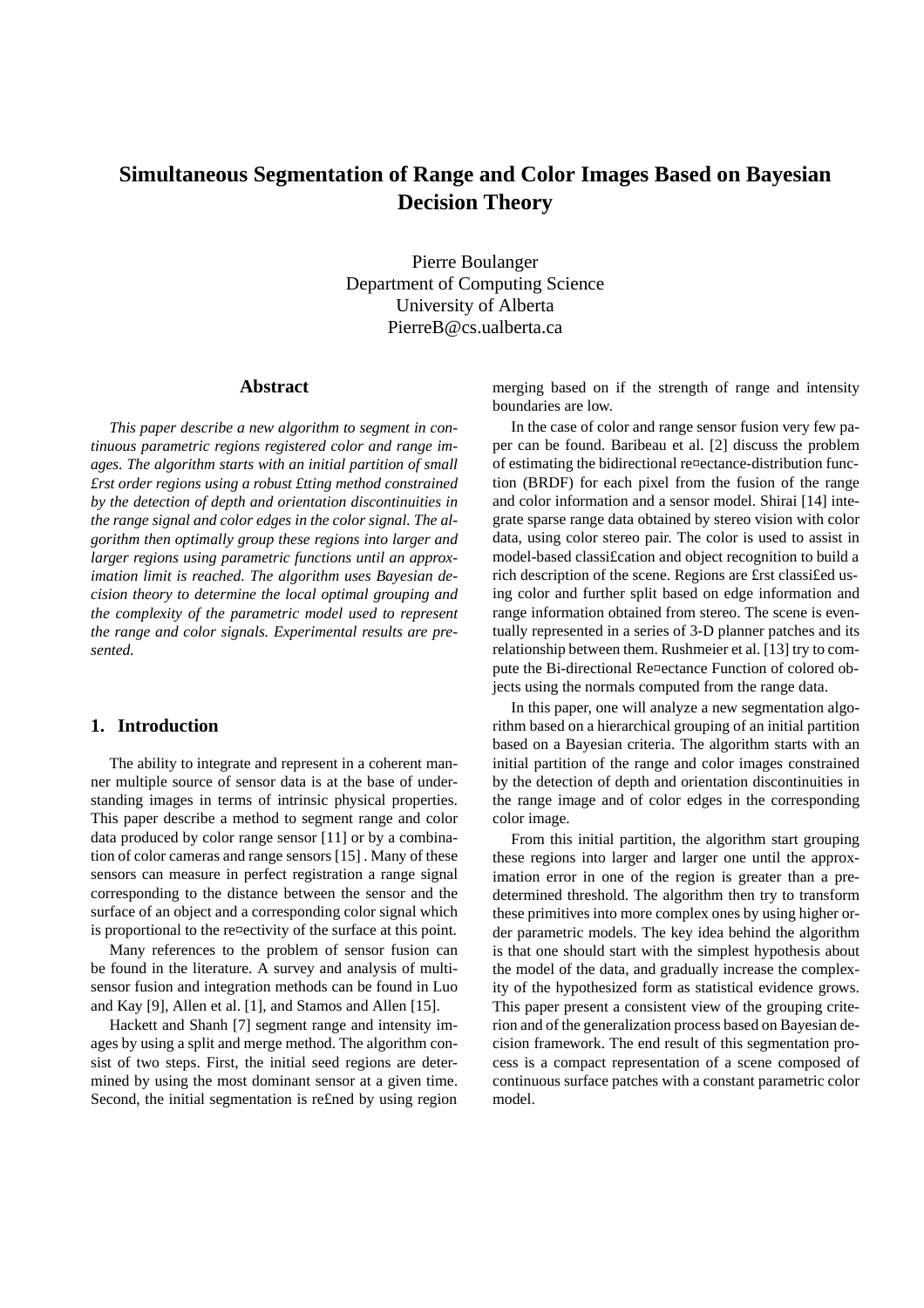## **2. Problem De£nition**

In this approach to segmentation, the relevant structure of a range and color image is viewed as a piecewise smooth parametric polynomial contaminated by noise. A piecewise smooth parametric surface  $\vec{\eta}_r(u, v)$  and its corresponding color signal  $\vec{\eta}_c(u, v)$  can be partitioned into N smooth surface models  $\vec{f}_{rl}(u, v; \mathbf{A}_{rl})$  and color models  $\vec{f}_{cl}(u, v; \mathbf{A}_{cl})$ over a connected support region  $\Omega_l$ :

$$
\vec{\eta}_r(u,v) = \sum_{l=1}^N \vec{f}_{rl}(u,v; \mathbf{A}_{rl})\xi(u,v,\Omega_l)
$$
(1)

$$
\vec{\eta}_c(u,v) = \sum_{l=1}^N \vec{f}_{cl}(u,v; \mathbf{A}_{cl}) \xi(u,v,\Omega_l)
$$
 (2)

where  $\xi(u, v, \Omega)$  is the characteristic function of the region  $\Omega_l$ , and is equal to one if  $(u, v) \in \Omega_l$  and zero otherwise. The arrays  $A_{rl}$  and  $A_{cl}$  are the model parameters for each signals. The function  $\vec{\eta}_r(u, v)=(x, y, z)^T$  is a three dimensional signal corresponding to the  $x, y, z$  component of the range signal and the function  $\vec{\eta}_c(u, v)=(r, g, b)^T$  to the red  $r$ , green  $g$ , and blue  $b$  component of the color signal.

The segmentation problem can be stated as following: given a discrete range  $\vec{r}(u_i, v_i) = (x_i, y_i, z_i)^T$  and color image  $\vec{C}(u_i, v_i) = (r_i, g_i, b_i)^T$  and an approximation thresholds  $\varepsilon_t$  £nd the N image regions  $\Omega_l$  approximated by N statistically reliable functions  $\vec{f}_{rl}(u_i, v_i; \mathbf{A}_{rl})$ and  $\vec{f}_{cl}(u_i, v_i; \mathbf{A}_{cl})$  subject to:

$$
\chi^{2} = \frac{1}{n_{l}} \sum_{(u_{i}, v_{i}) \in \Omega_{l}} (\vec{f}_{rl} - \vec{r})^{T} \Sigma_{r}^{-1} (\vec{f}_{rl} - \vec{r})
$$

$$
+ (\vec{f}_{cl} - \vec{C})^{T} \Sigma_{c}^{-1} (\vec{f}_{cl} - \vec{C}) < \varepsilon_{t} \quad \forall \quad l = 1, \cdots, N \quad (3)
$$

The parameter  $n_l$  is equal to the number of pixels in the region  $\Omega_l$ . The matrices  $\Sigma_r$  and  $\Sigma_c$  are the covariance matrices of the noise associated to the range and color signal and can be modelled using a technique described in [10].

The basic steps of the algorithm are the following:

- 1. Normalize the color by computing the bidirectional re¤ectance- distribution function (BRDF) at each pixel.
- 2. Do an initial partitioning of the data set based on a £rst order parametric model using a robust £tting technique constrained by depth and orientation discontinuities in the range signal and color edges in the corrected color signal.
- 3. Group adjacent £rst order regions with other £rst order regions or points to produce a larger £rst order region. Validate the grouping corresponding to the one which is the most similar based on a Bayesian criterion.
- 4. Loop until the similarity criterion is smaller than a predetermined threshold.
- 5. Generalize the £rst order regions to second order one if the decision is supported by statistical signi£cance test.
- 6. Group adjacent £rst or second order regions to other points, £rst, or second order regions to produce a larger region corresponding to the highest order of the two. Validate the grouping corresponding to the one which is the most similar.
- 7. Generalize second order regions into higher order parametric polynomials using geometrical heuristics if it is supported by Bayesian decision.
- 8. Proceed with more grouping until no more regions are generalized.

#### **3. Color Re¤ectance Modelling**

Ideally the color signal should be independent of the senor parameters and should depend only on basic physical properties such as the material pigmentation. Baribeau et al. [2] and later [13] discuss such possibilities by modelling the physical image formation of the color range sensor using a Lambertian model. Using a similar physical model, the total power received at the detector at time  $t$  is equal to:

$$
P_r(u, v; \lambda) = \left(\frac{1}{4\pi} S_r T_r \exp(-\alpha r) T_x P_x(u, v; \lambda)\right) \times \left(\frac{\rho_\lambda(u, v)\vec{\mu} \cdot \vec{n}(u, v)}{r^2}\right) \tag{4}
$$

where  $P_x(u, v; \lambda)$  is equal to the instantaneous total power of the transmitted laser in the direction  $\vec{\mu}$  and a wavelength  $\lambda$ ;  $T_x$  is the transmission coefficient of the incident beam;  $T_r$  is the transmission coefficient of the re¤ected signal produced by a Lambertian surface of area  $S_r$  with a normal equal to  $\vec{n}(u, v)$  and an albedo equal to  $\rho_{\lambda}(u, v)$  at a distance r form the measuring sensor;  $\alpha$  is the coefficient of attenuation in the atmosphere and is assumed constant for all wavelength used. The relative power between the incident beam and the measured one is equal to:

$$
\frac{P_r(u, v, t; \lambda)}{P_x(u, v; \lambda)} = K\left(\frac{\rho_\lambda(u, v)\vec{\mu} \cdot \vec{n}(u, v)}{r^2}\right)
$$
(5)

where  $K = \frac{1}{4\pi} S_r T_r \exp(-\alpha r) T_x$  and is assumed to be a constant for all wavelength. An estimate of the incident a constant for all wavelength. An estimate of the incident laser power  $P_w(u, v, \lambda)$  can be performed by scanning a white Lambertian surface for each similar  $u, v$ . The power is equal to:

$$
P_x(u, v; \lambda) = \frac{r_w^2 P_w(u, v, \lambda)}{\vec{n}_w(u, v) \cdot \vec{\mu}}.
$$
 (6)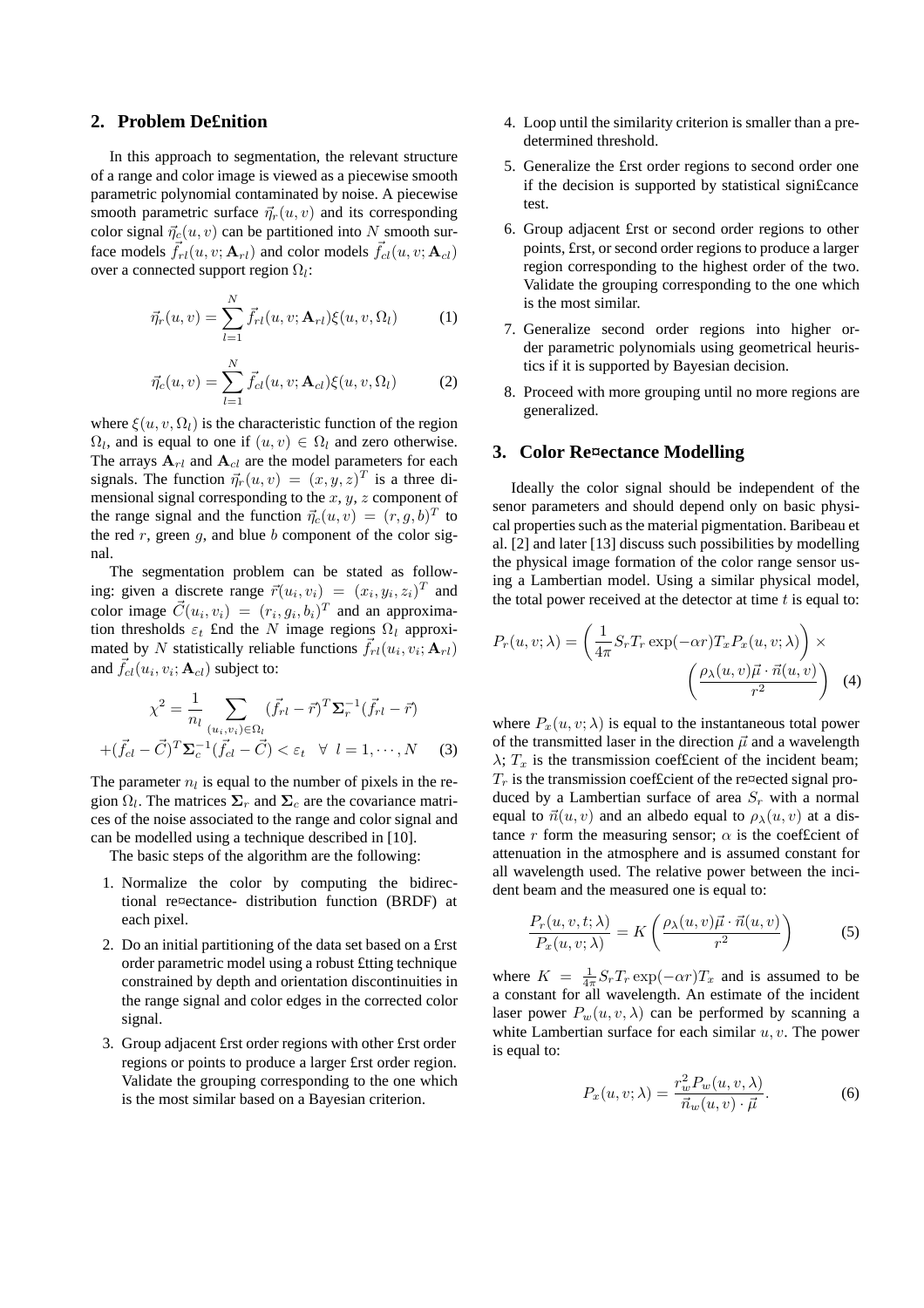Using this estimated laser power one can compute the **b**idirectional **r**e¤ectance **d**istribution **f**unction (BRDF) with the following equation:

$$
\frac{P_r(u, v, t; \lambda)}{P_x(u, v; \lambda)} \left( \frac{r^2}{\vec{\mu} \cdot \vec{n}(u, v)} \right) = \rho_\lambda(u, v). \tag{7}
$$

The white standard used as a reference is a ¤at bar coated with barium sulphite paint. This material is known to have very good Lambertian behavior. The computed BRDF for the three wavelength is an intrinsic property corresponding to the material pigmentation. More detail on how to calibrate the system and estimate the various unknown parameters can be found in [2].

#### **4. Multidimensional Signal Representation**

The type of model used to represent the shape of the range data and the spatial evolution of the intrinsic color is highly constrained by the feasibility of the corresponding segmentation algorithm. A parametric Bézier polynomial is used to represent both signals and is de£ned as:

$$
\vec{f}_{sl}(u, v; \mathbf{A}_{sl}) = \sum_{i=0}^{k} \sum_{j=0}^{k} \vec{a}_{ij} B_i(u) B_j(v)
$$
(8)

 $B<sub>m</sub>(t)$  is a Bernstein polynomial defined as:

$$
B_m(t) = \frac{k!}{(k-m)!m!}t^m(1-t)^{k-m}.
$$
 (9)

The subscript  $s$  can be equal to  $r$  or  $c$  depending on if one wants to represent the range or color information. This equation can be represented in matrix form by:

$$
\vec{f}_{sl}(u,v;\mathbf{A}_{sl}) = \mathbf{A}_{sl} \mathbf{M}_{l|uv}
$$
 (10)

where the array  $\mathbf{A}_{sl} = [\vec{a}_{00}, \vec{a}_{10}, \vec{a}_{01}, \cdots, \vec{a}_{kk}]$  is the coef-£cients array of size  $3 \times (k+1)^2$  and

$$
\mathbf{M}_{l|uv} = [B_0(u)B_0(v), B_1(u)B_0(v), B_0(u)B_1(v), \cdots, B_k(u)B_k(v)]^T
$$
 (11)

is the basis function matrix of size  $(k + 1)^2 \times 1$ .

If one assume that the range  $\vec{r}(u_i, v_i)$  and color  $\vec{C}(u_i, v_i)$ image data is corrupted by Gaussian noise of means  $\vec{\mu}_r$  =  $\vec{\mu}_c = \vec{0}$  and for which the covariance matrices are equal to  $\Sigma_r$  and  $\Sigma_c$ , then the optimal model coefficients are the ones which minimize the log-likelihood function of the observations corresponding to the minimum of the standard least squared metric  $L^2$  given by equation (3).

The minimum occurs when  $\nabla_{\mathbf{A}_{r}} \chi^2 = 0$  and  $\nabla_{\mathbf{A}_{r}} \chi^2 = 0$ 0 which correspond in matrix form to:

$$
\mathbf{T}_{sl} = \mathbf{A}_{sl} \mathbf{L}_l \tag{12}
$$

where  $\mathbf{L}_l = [\mathbf{M}_{l|u_1v_1}, \cdots, \mathbf{M}_{l|u_nv_n}]$  is a matrix of size  $(l_1+1)^2$  or and  $\mathbf{T}$   $[\vec{z}(u_1,v_1), \vec{z}(u_2,v_2)]$  a matrix  $(k+1)^2 \times n_l$  and  $\mathbf{T}_{sl} = [\vec{s}(u_1, v_1), \cdots, \vec{s}(u_{n_l}, v_{n_l})]$  a matrix of size  $3 \times n_l$  corresponding to the sensor measurements. The solution correspond to the normal equation equal to:

$$
\mathbf{A}_{sl} = \mathbf{T}_{sl} \mathbf{L}_l^T (\mathbf{L}_l \mathbf{L}_l^T)^{-1} = \mathbf{V}_{sl} \mathbf{R}_l^{-1} \tag{13}
$$

where **R**<sub>l</sub> is an Hermitian matrix of size  $(k+1)^2 \times (k+1)^2$ corresponding to the covariance matrix of the basis functions and  $V_{sl}$  is a matrix corresponding to the correlation between the basis functions and the measurements. Using this notation the covariance matrix of the approximation error is equal to:

$$
\hat{\mathbf{\Sigma}}_{sl} = \mathbf{T}_{sl} \mathbf{T}_{sl}^T - 2\mathbf{A}_{sl} \mathbf{V}_{sl}^T + \mathbf{A}_{sl} \mathbf{R}_l \mathbf{A}_{sl}^T \tag{14}
$$

The average error on the model parameters  $\delta A_l$  is proportional to the diagonal element of the inverse of the matrix  $\mathbf{R}_l$ , i.e.,

$$
\delta \mathbf{A}_{sl} = \frac{\mathbf{D}_{sl}^T \mathbf{U}_l}{n_l - (k-1)^2} = [\delta \mathbf{A}_{sl|i}, \delta \mathbf{A}_{sl|j}, \delta \mathbf{A}_{sl|k}]^T
$$
 (15)

where  $\mathbf{D}_l = [\text{Diag } \hat{\mathbf{\Sigma}}_{sl}] = [\hat{\sigma}_{sl}|_i, \hat{\sigma}_{sl}|_j, \hat{\sigma}_{sl|k}^2]$  is a  $1 \times 3$ <br>matrix corresponding to the variance of the fitting error in matrix corresponding to the variance of the £tting error in each orthogonal directions and is equal to the diagonal elements of the matrix  $\hat{\Sigma}_{sl}$ . The matrix  $U_l = [\text{Diag } R_l^{-1}]$  is a  $1 \times (l+1)^2$  matrix where each element is the diagonal elements  $1 \times (k+1)^2$  matrix where each element is the diagonal element of the covariance matrix  $\mathbf{R}_1^{-1}$ 

## **5. Initial Partition Method**

Like many region growing techniques, one needs to make an initial guess of the primitives and then iteratively re£ne the solution. Besl [3] used the topographic map based on the sign of Gaussian and mean curvatures to determine seed points where his algorithm grows regions of increasing size and complexity from. There is a relationship between the quality of the initial guess and the number of iterations required to converge to the £nal region size. Because of the importance of the initial partition, the algorithm use a robust £tting technique constrained by previously detected depth and orientation discontinuities in the range image and edges in the color image. The algorithm uses a Least Median Square (LMS) £tting method £rst described by Rousseeuw and Leroy [12] which allows a robustness up to 50% outliers. The algorithm to £nd the initial partition is the following:

- Set the window size  $L = L_{\text{max}}$  to the maximum window size (typically  $11 \times 11$ ).
- Find a square neighborhood of size  $L \times L$  where there is no depth nor orientation discontinuities nor color edges present.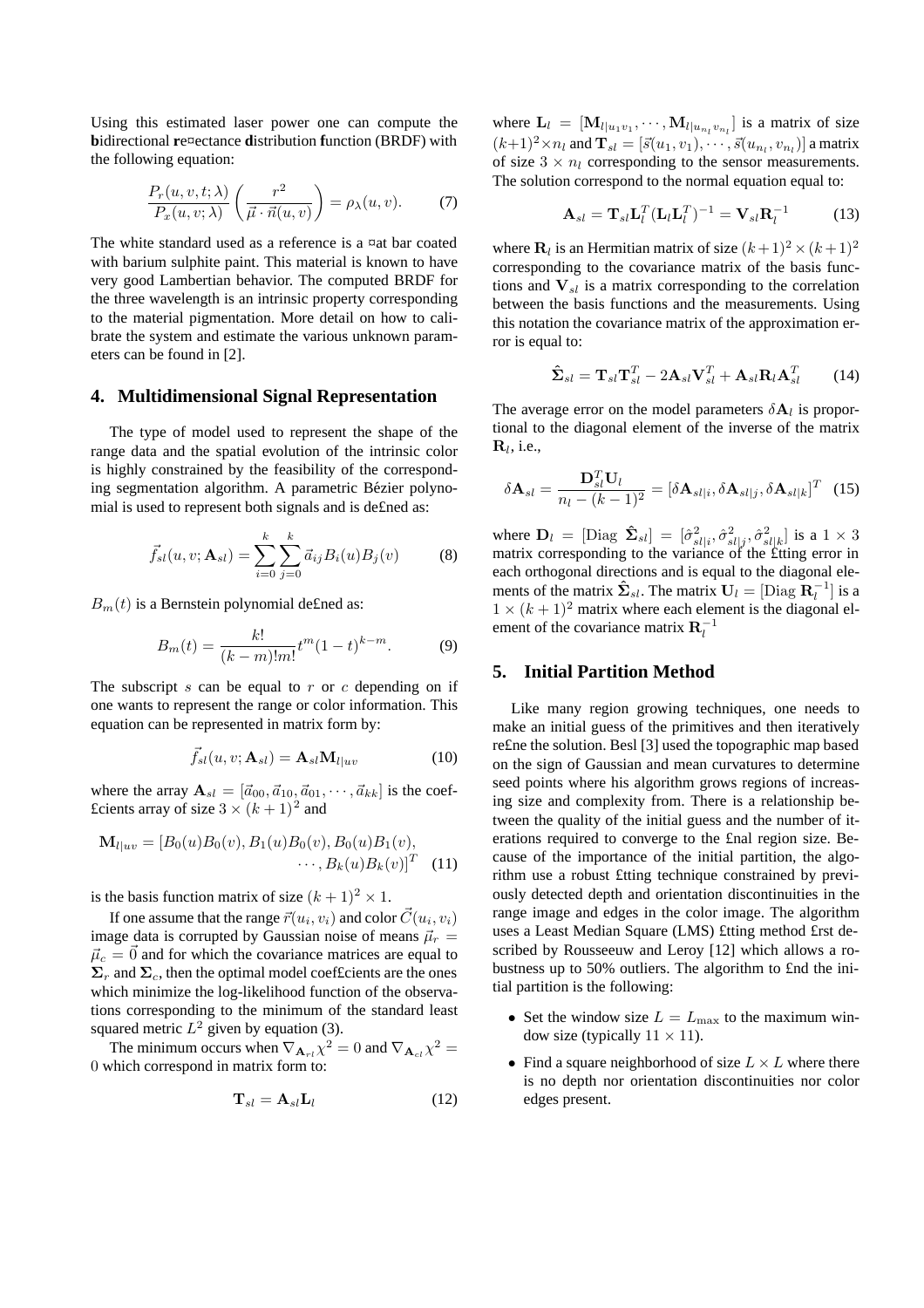- Do least median square £tting and detect the outliers (not sensitive to 50% of outliers).
- Eliminate the outlier from the window by releasing their availability to be used by other regions.
- Compute the least square model without the outliers for the range and color information.
- Proceed for the whole image with the same window size.
- Do the same operation with a reduced window size  $L = L - 2$  until the minimum window size  $L_{\text{min}}$  has been reached (typically  $3 \times 3$ ).

This new initial partition technique is not sensitive to impulse noise (up to 50% of outliers) and is capable of producing excellent seed regions even for a large neighborhood.

## **6. Compatibility Function**

A similarity function is a predicate that determine if two regions can be merged into one. Let  $\Omega_i$  be a region composed of  $n_i$  points defined by the maximum likelihood model parameters  $\mathbf{A}_{ri} = (\vec{b}_{00}, \vec{b}_{10}, \cdots, \vec{b}_{kk})^T$  for the range signal and  $\mathbf{A}_{ci} = (\vec{c}_{00}, \vec{c}_{10}, \cdots, \vec{c}_{kk})^T$  for the color signal. Each region is also characterized by their covariance matrices  $\hat{\Sigma}_{ri}$  and  $\hat{\Sigma}_{ci}$ . Let  $\delta \mathbf{A}_{ri} = (\delta \vec{b}_{00}, \delta \vec{b}_{10}, \cdots, \delta \vec{b}_{kk})^T$  and  $\delta \mathbf{A}_{ci} = (\delta \vec{c}_{00}, \delta \vec{c}_{10}, \cdots, \delta \vec{c}_{kk})^{\hat{T}}$  be the margin of error on the model parameters estimated by equation (15). Let  $\{\Omega_m\}$ be the set of  $N_t$  regions adjacent to the region  $\Omega_i$  and de-£ned by the models  $A_{rm}$  and  $A_{cm}$  with a margin of error equal to  $\delta \mathbf{A}_{rm}$  and  $\delta \mathbf{A}_{cm}$ . The best grouping of region  $\Omega_i$ with one of its neighbors correspond to the one for which:

$$
P(\Omega_b \wedge \Omega_i | \Omega_i) = \max_b \frac{u, v \in \Omega_i}{\sum_{j=1}^{N_t} u, v \in \Omega_i}
$$
\n
$$
(16)
$$
\n
$$
P(\Omega_b \wedge \Omega_i | \Omega_i) = \max_b \frac{v}{\sum_{j=1}^{N_t} u, v \in \Omega_i}
$$

where  $p_t(u, v | \mathbf{A}_{rb}; \mathbf{A}_{cb})$  is equal to the probability that a point in region  $\Omega_i$  with coordinate u and v would be predicted by one of the models  $A_{rb}$  and  $A_{rb}$  adjacent to  $\Omega_i$ . The likelihood of grouping the region  $\Omega_i$  with  $\Omega_b$  is given by:

$$
P(\Omega_i | \mathbf{A}_{rb}; \mathbf{A}_{cb}) = \alpha \, \exp\left(-\frac{\hat{\sigma}_{ib}^2}{2}\right)
$$

$$
= \prod_{u,v \in \Omega_i} p_t(u, v | \mathbf{A}_{rb}; \mathbf{A}_{cb}) \tag{17}
$$

where

$$
\hat{\sigma}_{ib}^2 = \text{Tr}[(\mathbf{T}_{ri}\mathbf{T}_{ri}^T - 2\mathbf{A}_{rb}\mathbf{V}_{ri}^T + \mathbf{A}_{rb}\mathbf{R}_{ri}\mathbf{A}_{rb}^T)\mathbf{\Sigma}_r^{-1} + (18)\n\n(\mathbf{T}_{ci}\mathbf{T}_{ci}^T - 2\mathbf{A}_{cb}\mathbf{V}_{ci}^T + \mathbf{A}_{cb}\mathbf{R}_{ci}\mathbf{A}_{cb}^T)\mathbf{\Sigma}_c^{-1}]
$$

is the sum of the square difference between the functions representing region  $\Omega_b$  extrapolated to predict region  $\Omega_i$ . The functions  $p(\delta A_{rb})$  and  $p(\delta A_{cb})$  is the *a priori* probability of the region  $\Omega_b$  and can be evaluated by the following equation:

$$
p(\delta \mathbf{A}_{rb}) = \omega_1 \exp \left(-\frac{1}{2} [\delta \mathbf{A}_{rb|x} \ \mathbf{\Sigma}_{Ar}^{-1} \ \delta \mathbf{A}_{rb|x}^T + \delta \mathbf{A}_{rb|y} \ \mathbf{\Sigma}_{Ar}^{-1} \ \delta \mathbf{A}_{rb|z}^T \ \mathbf{\Sigma}_{Ar}^{-1} \ \delta \mathbf{A}_{rb|z}^T \right]
$$
(19)

$$
p(\delta \mathbf{A}_{cb}) = \omega_2 \exp \{-\frac{1}{2} [\delta \mathbf{A}_{cb|r} \ \mathbf{\Sigma}_{Ac}^{-1} \ \delta \mathbf{A}_{cb|r}^T + \delta \mathbf{A}_{cb|g} \ \mathbf{\Sigma}_{Ac}^{-1} \ \delta \mathbf{A}_{cb|g}^T + \delta \mathbf{A}_{cb|b} \ \mathbf{\Sigma}_{Ac}^{-1} \ \delta \mathbf{A}_{cb|b}^T \tag{20}
$$

where  $\Sigma_{Ar}$  and  $\Sigma_{Ac}$  are equal to the true covariance matrix of the parameters  $A_{rb}$  and  $A_{rb}$  and represents the strength of the belief that the coefficients of the matrices  $A_{rb}$  and  $A_{cb}$  are the true value of the coef $f$  cients. In practice, the covariance matrix cannot be evaluated, but in our implementation, we arti£cially set the diagonal elements of the matrix  $\Sigma_{Ar}$  and  $\Sigma_{Ar}$  are equal to  $\beta^2$  and the off-diagonal to zero.

From equations (18), (19), and (20) the *a posteriori* probability of a grouping correspond to the one which maximize the numerator. If one compute the log of the numerator of equation (17), one obtain a grouping coef£cient equal to:

$$
c_{ib} = \hat{\sigma}_{ib}^2 + \frac{(\hat{\sigma}_{rb|x}^2 + \hat{\sigma}_{rb|y}^2 + \hat{\sigma}_{rb|z}^2) \text{Tr } \mathbf{R}_{rb}^{-1}}{\beta^2 (n_b - (k - 1)^2)} + \frac{(\hat{\sigma}_{cb|x}^2 + \hat{\sigma}_{cb|g}^2 + \hat{\sigma}_{cb|b}^2) \text{Tr } \mathbf{R}_{cb}^{-1}}{\beta^2 (n_b - (k - 1)^2)}
$$
(21)

Using this compatibility coef£cient, one can select the best groupings, by selecting from all the possible grouping the one corresponding to the minimum value.

## **7. Geometrical Generalization**

The problem of segmentation is to £nd the most reliable minimal description of an image. This statement implies that the complexity of the model used by the segmentation algorithm must only be increased if there is a strong statistical evidence. Let  $\hat{\sigma}_t^2$  be the approximation<br>error of the model with the larger number of parameters error of the model with the larger number of parameters  $p_{\text{max}} = (k + 1)^2$  as computed by equation (13). Its value is kept as a comparison basis. In order to validate a parameter in one of the coefficient matrices  $A_{rl}$  and  $A_{cl}$  the algorithm £rst eliminate this element from the coef£cient matrix by setting it equal to zero and then compute the new approximation error  $\hat{\sigma}_n^2$ . The variation of the relative error is given by: by:

$$
\frac{\hat{\sigma}_n^2 - \hat{\sigma}_t^2}{\hat{\sigma}_t^2} = \frac{\hat{\sigma}_n^2}{\hat{\sigma}_t^2} - 1 = r - 1.
$$
 (22)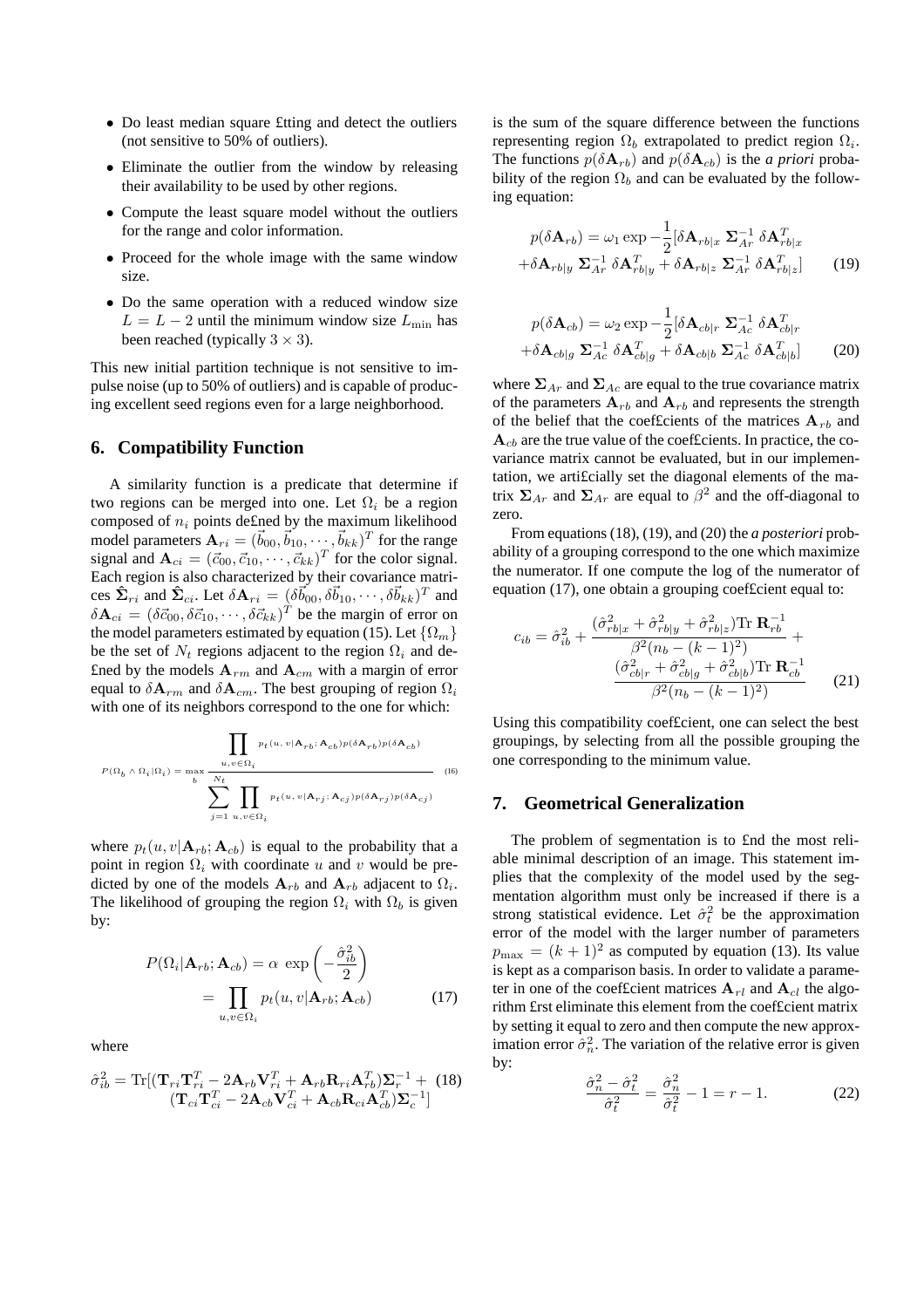The variables  $\hat{\sigma}_n$  and  $\hat{\sigma}_t$  are equal to the sum of the squared error for the reduced model and the full model respectively.

If the statistics  $r$  is close to unity, one may conclude with con£dence that the  $i<sup>th</sup>$  component of one of coef£cient matrices is not statistically signi£cant. The statistical distribution of the variable  $r$  is distributed as a Snedecor's  $F$  distribution with  $\nu_1 = 1$  and  $\nu_2 = n_l - p_{\text{max}}$  degrees of freedom. The decision to reject the parameter  $i$  from the coeffcient matrix with a degree of con£dence  $\alpha$  is given by:

$$
P_F(r \ge r_o) = \int_{r_o}^{\infty} p_F(r) dr \ge \alpha.
$$
 (23)

In the algorithm the parameter  $\alpha$  is set equal to 0.1.

## **8. Experimental Results**

In order to illustrate the segmentation process, a billiard ball composed of different color region was scanned using the National Research Council color range sensor. One can see in Figure 1a a 3-D display of the color range image. In the present implementation, the position of depth and orientation discontinuities and color edges was computed by using a morphological method developed by Boulanger [4]. One can see in Figure 1b the combined range and color edges. After the initial partition of the scene and the generation of the graph structure to represent this partition, the algorithm start the grouping process as described above. The grouping process is terminated when the average extrapolation error  $\hat{\sigma}_{ib}$  of the best grouping is over a threshold of 0.5 mm in the range image and 10.0 in the color image. The model generalization method is then applied and the grouping process resumed for the same threshold. One can see in Figure 1c the partition of the scene produced by the algorithm and in Figure 1d the reconstructed color range image from the segmentation model. A similar segmentation process was applied to a series of color band applied with a wide paint brush. One can see in Figure 2a the range and color image of the painting and in Figure 2b the resulting label map for a grouping threshold of 1.0 mm in the range image and 20.0 in the color image. One can see in Figure 2c the reconstructed color range image from the segmentation parameters.

## **9. Conclusion**

The present algorithm produce a quasi-optimal partition of colored range images even when the images are corrupted by a high level of noise. At the end of the hierarchical grouping, one has a model where one can analyze color range images at different levels of representation. The data structure produced by the algorithm is directly accessible to high level tasks such as model building, identi£cation, and pose determination. The algorithm is also clean in



**Figure 1. Segmentation of color range images of a billiard ball: (a) 3–D view of the color range image (b) detected range and color edges, (c) segmented image regions, (d) reconstructed color range image.**

the sense that there is no ad-hoc threshold (beside resolution  $\varepsilon_t$  and the *a priori* distribution parameter  $\beta$ ) that would make the algorithm hard to tune. Bayesian decision criterion always makes sure that one take the best grouping or generalization decision.

#### **References**

- [1] P. Allen, I. Stamos, A. Gueorguiev, E.Gold, and P. Blaer, *AV-ENUE:Automated Site Modeling in Urban Environment*,hird Conference on 3D Digital Imaging and Modeling, Qubec, Canada, May 28th-June 1st, 2001.
- [2] R. Baribeau, M. Rioux, and G. Godin,*Color re¤ectance modeling using a polychromatic laser range sensor*, IEEE Trans. on Pattern Analysis and Machine Intelligence, Vol. PAMI– 14, no. 2, pp. 263–269,1992
- [3] P.J. Besl and R.C. Jain, *Segmentation through variable–order surface £tting*, IEEE Trans. on Pattern Analysis and Machine Intelligence,Vol. PAMI-10, no. 2, pp. 167– 192, 1988.
- [4] P. Boulanger, F. Blais, and P. Cohen, *Detection of depth and orientation discontinuities in range images using mathemat-*